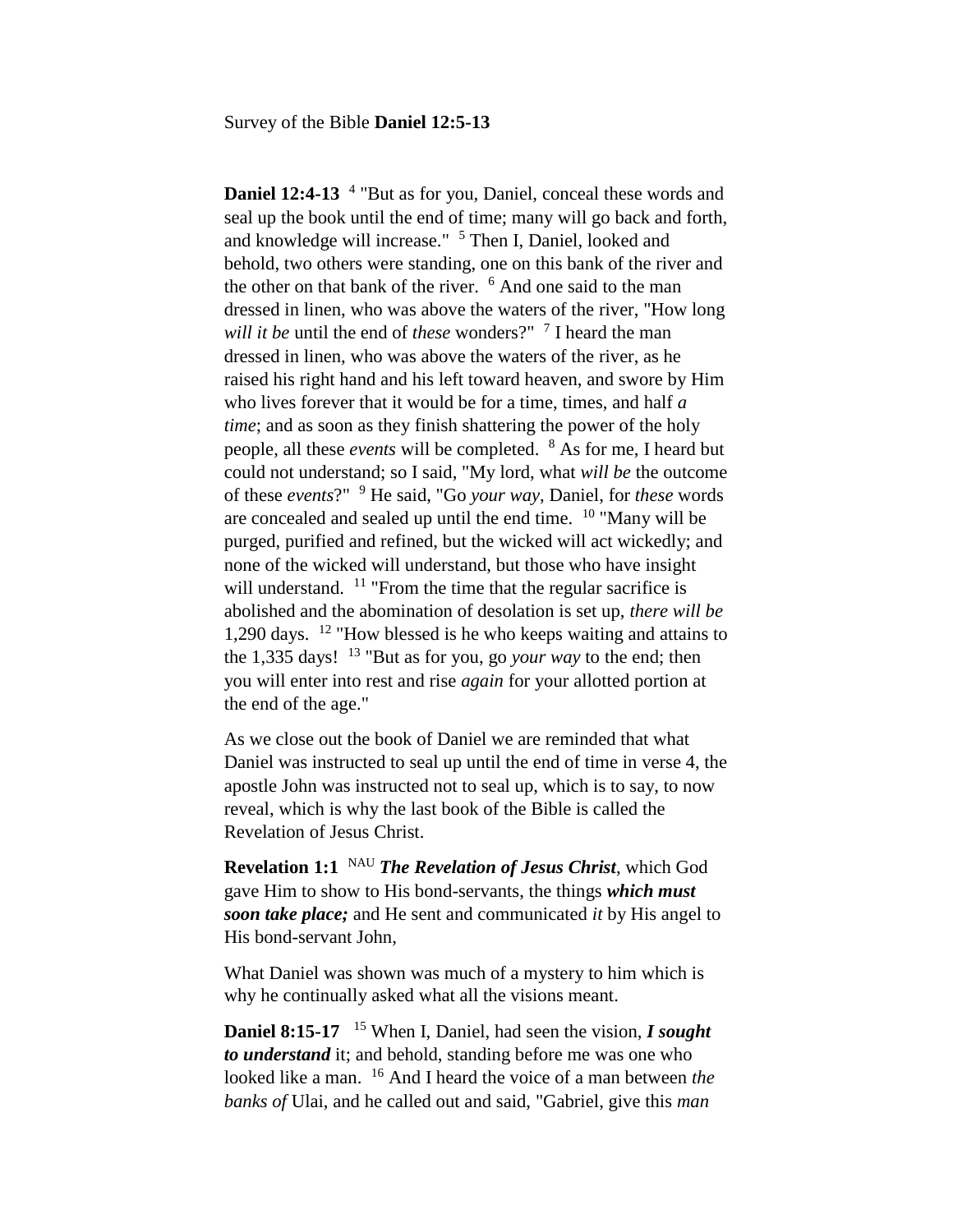an understanding of the vision."  $17$  So he came near to where I was standing, and when he came I was frightened and fell on my face; but he said to me, "Son of man, *understand that the vision pertains to the time of the end*."

So, what Daniel was shown was designed by God to give him a picture of what would transpire at the end of the age as it relates to the fulfillment of God establishing His everlasting Kingdom over all of the present and future kingdoms of this world which will bow to God at the end.

**Daniel 7:27** <sup>27</sup> Then the sovereignty, the dominion and the greatness of *all* the kingdoms under the whole heaven will be given to the people of the saints of the Highest One; His kingdom *will be* an everlasting kingdom, and all the dominions will serve and obey Him.'

This is essentially what the entire book of Daniel is all about. And so, the closing remarks that are given to Daniel by the angel are designed to keep all previous visions of God, His people and His Kingdom in perspective.

At the end of Daniel 12:4 it makes mention of knowledge increasing in the last days and though this may include knowledge of mankind in general the knowledge that is inferred is a knowledge that Daniel has been gaining about the last days.

And it is this knowledge that will increase in the last days which was inaugurated by Jesus Christ Himself who is the fulfillment of the visions that Daniel has seen as he is given knowledge of that time.

**Hebrews 1:1-2** <sup>NAU</sup> God, after He spoke long ago to the fathers in the prophets in many portions and in many ways,  $2$  in these last days has spoken to us in His Son, whom He appointed heir of all things, through whom also He made the world.

And so, we are living in the time of which Daniel speaks and we are benefitting in the increase of knowledge that has been revealed to us in Christ.

All of this knowledge is revealing the consummation of the Kingdom of God in time as time runs out for this age and time then continues into the new age.

And so, when Daniel is told to seal up the vision until the end of time in verse 4 he is not suggesting that time will come to an end,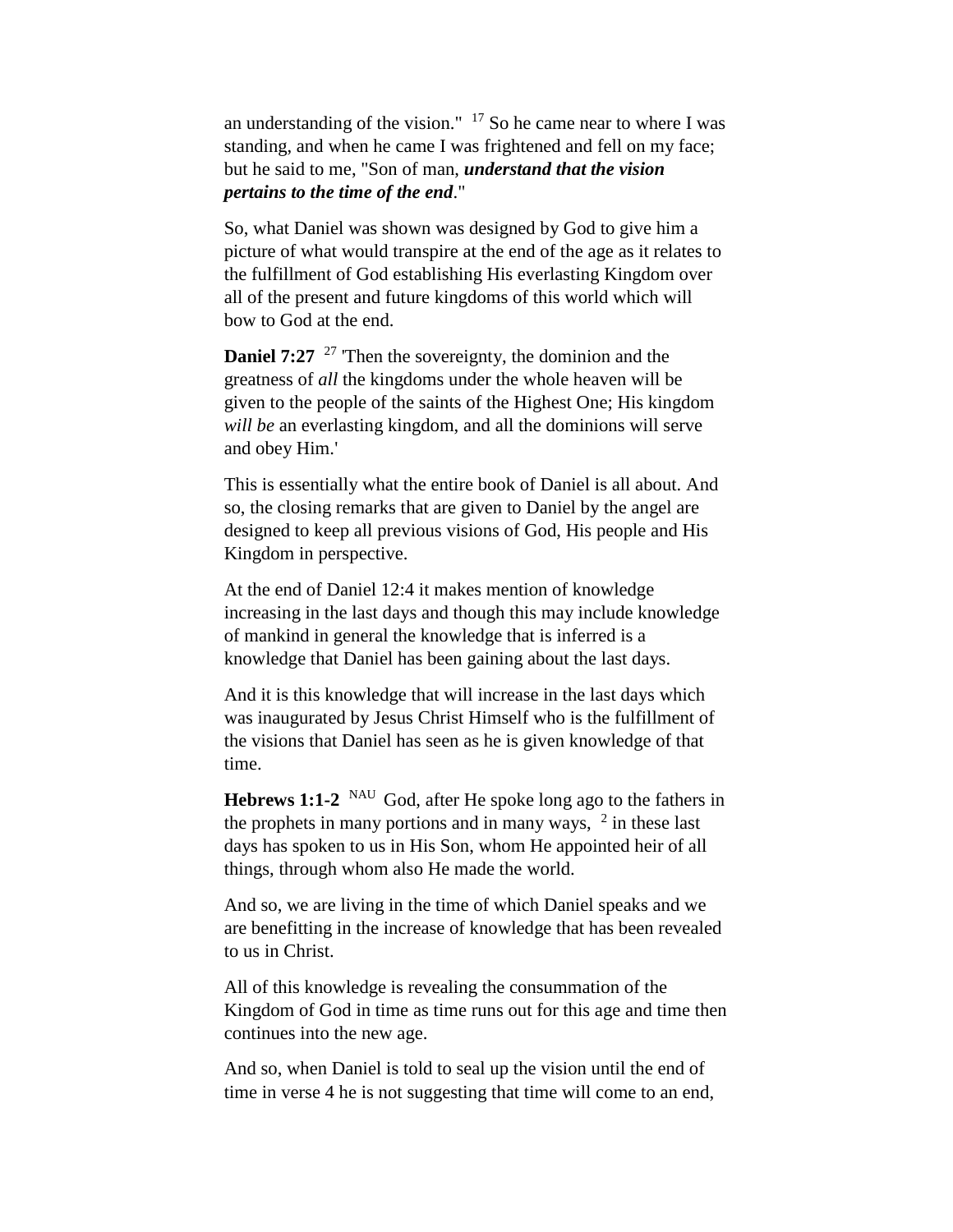as if his and our future will continue is a timeless existence in a Kingdom without time, but rather the time will come where we will transition from one time period to another as we will see in the rest of the book of Daniel.

So, let's finish things up.

**Daniel 12:5-7** <sup>5</sup> Then I, Daniel, looked and behold, two others were standing, one on this bank of the river and the other on that bank of the river. <sup>6</sup> And one said to the man dressed in linen, who was above the waters of the river, "How long *will it be* until the end of *these* wonders?" <sup>7</sup> I heard the man dressed in linen, who was above the waters of the river, as he raised his right hand and his left toward heaven, and swore by Him who lives forever that it would be for a time, times, and half *a time*; and as soon as they finish shattering the power of the holy people, all these *events* will be completed.

The vision Daniel is given here has to do with the completion of all of the events that revolve around the issuing in of the eternal Kingdom of God, which is to say, the end of the present age where sin and the curse still reigns.

This particular vision is set at a river with two people standing on opposite sides of the river. One of the men is dressed in linen which is reminiscent of a previous vision.

**Daniel 10:4-5** <sup>4</sup> On the twenty-fourth day of the first month, while I was by the bank of the great river, that is, the Tigris, <sup>5</sup> I lifted my eyes and looked, and behold, there was *a certain man dressed in linen*, whose waist was girded with *a belt of* pure gold of Uphaz.

This seems to be a similar picture of the river Tigris with the same man now giving Daniel a final vision.

This final vision is addressing a time frame that involves the end of the present age and what is to take place at the end of this age, which is what verse 6 infers when the question is asked, "How long *will it be* until the end of *these* wonders?"

The answer is given that the end will come at the conclusion of what appears to be an obscure amount of time; "it would be for a time, times, and half *a time*;" (**Daniel 12:7**)

Now, we've seen this same phrase used elsewhere in connection to the end of the age with certain events that ultimately lead up to the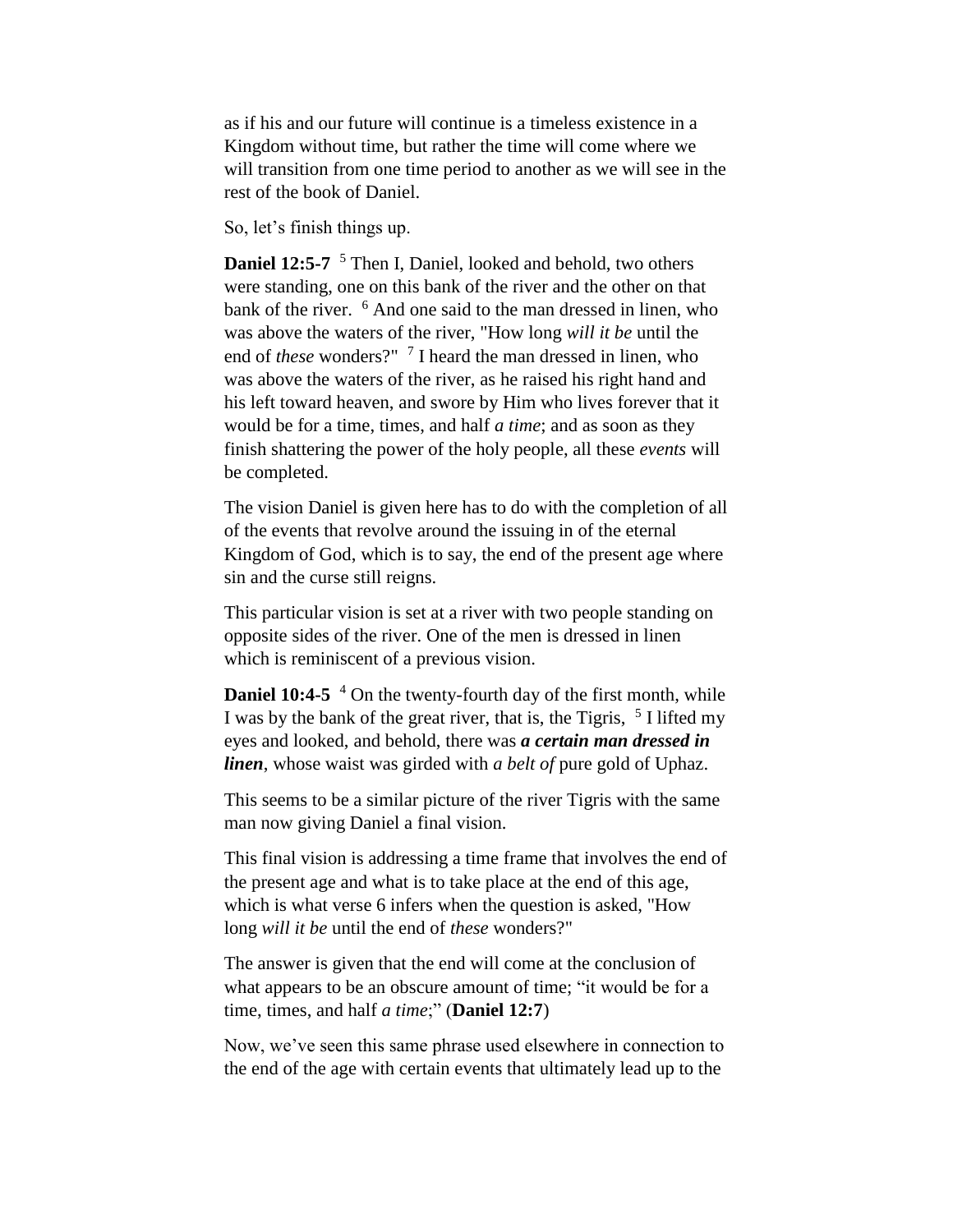eternal Kingdom of God being established as the kingdoms of this world are judged and destroyed.

**Daniel 7:21-27** <sup>21</sup> "I kept looking, and that horn was waging war with the saints and overpowering them  $22$  until the Ancient of Days came and judgment was passed in favor of the saints of the Highest One, and the time arrived when the saints took possession of the kingdom.  $23$  "Thus he said: The fourth beast will be a fourth kingdom on the earth, which will be different from all the *other*  kingdoms and will devour the whole earth and tread it down and crush it.  $24$  'As for the ten horns, out of this kingdom ten kings will arise; and another will arise after them, and he will be different from the previous ones and will subdue three kings. <sup>25</sup> 'He will speak out against the Most High and wear down the saints of the Highest One, and he will intend to make alterations in times and in law; and they will be given into his hand for a time, times, and half a time. <sup>26</sup> 'But the court will sit *for judgment*, and his dominion will be taken away, annihilated and destroyed forever.  $27$  Then the sovereignty, the dominion and the greatness of *all* the kingdoms under the whole heaven will be given to the people of the saints of the Highest One; His kingdom *will be* an everlasting kingdom, and all the dominions will serve and obey Him.'

If you look at verse 24 we see 10 kingdoms arising just before the Ancient of Days comes to issue in His Kingdom. Out of these 10 there is one that stands out who then speaks out against the Most High and His people as he wears down the saints.

The time frame in which he wears down the saints is "a time, times, and half a time."

There is a reason that this time frame is general in nature in this particular passage and it has to do with a long period of time between the saints being worn down and the issuing in of the eternal Kingdom of God when the time arrives according to God's exact time which is alluded to a little later in this vision given to Daniel.

Well, what is this time frame of time, times and half a time?

Though this was hidden from Daniel it was revealed to the apostle John.

NAU **Revelation 12:14** But the two wings of the great eagle were given to the woman, so that she could fly into the wilderness to her place, where she was nourished for a time and times and half a time, from the presence of the serpent.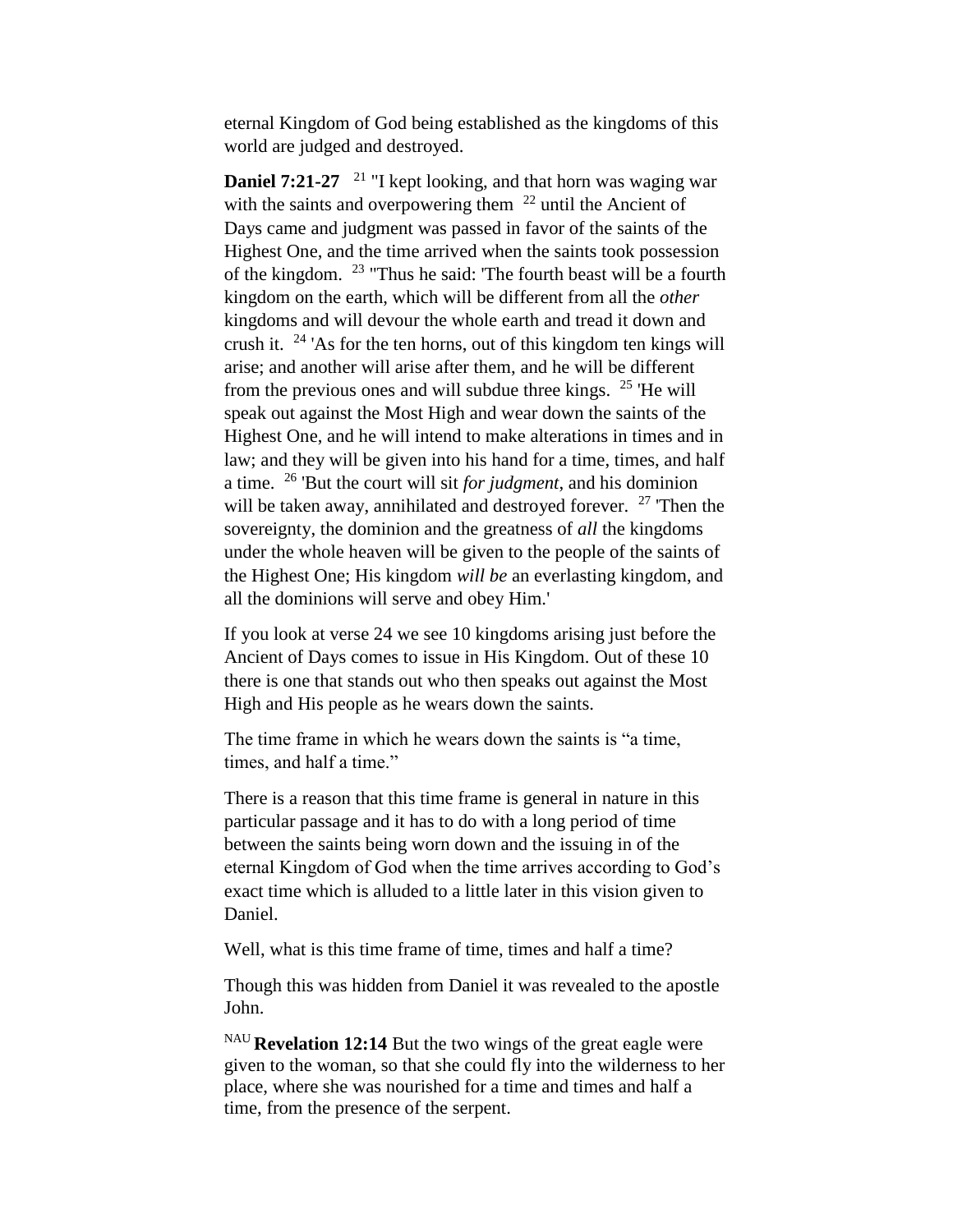The serpent in this passage is the one who speaks out against God and His saints in Daniel 7:25 who is identified with a beast whose kingdom and king wears out the saints.

In other words, Satan is the one in the last days who will come against the people of God in Christ until the Kingdom of God is delivered over to the Son and His people, which is to say that the time frame mentioned as "a time, times and half a time", is from the cross of Christ to the last day.

And thus far, a time, times and half a time has lasted over 2,000 years.

But at the end of this time frame everything will be completed which is precisely what Daniel is told.

**Daniel 12:7** and as soon as they finish shattering the power of the holy people, all these *events* will be completed.

The shattering of the power of the holy people is an allusion to the end times in which the people of God will have undergone such tribulation that it will appear that they have been defeated. This is what Jesus addresses in the gospel of Matthew.

**Matthew 24:21-22** <sup>21</sup> "For then there will be a great tribulation, such as has not occurred since the beginning of the world until now, nor ever will. <sup>22</sup> "Unless those days had been cut short, no life would have been saved; but for the sake of the elect those days will be cut short.

This is the picture that Daniel was given but was made clear to John in the book of Revelation.

**Daniel 12:8-9** <sup>8</sup> As for me, I heard but could not understand; so I said, "My lord, what *will be* the outcome of these *events*?" <sup>9</sup> He said, "Go *your way*, Daniel, for *these* words are concealed and sealed up until the end time.

This sealing up until the end of time does not mean that they are sealed up until the last day. That would be counter to the revealing of Jesus Christ's plans to John. Rather, this sealing up until the end time means that at the last stages of God's redemptive plan there will be sealing up of things until those things are unsealed and are made clear regarding the King and the Kingdom to come.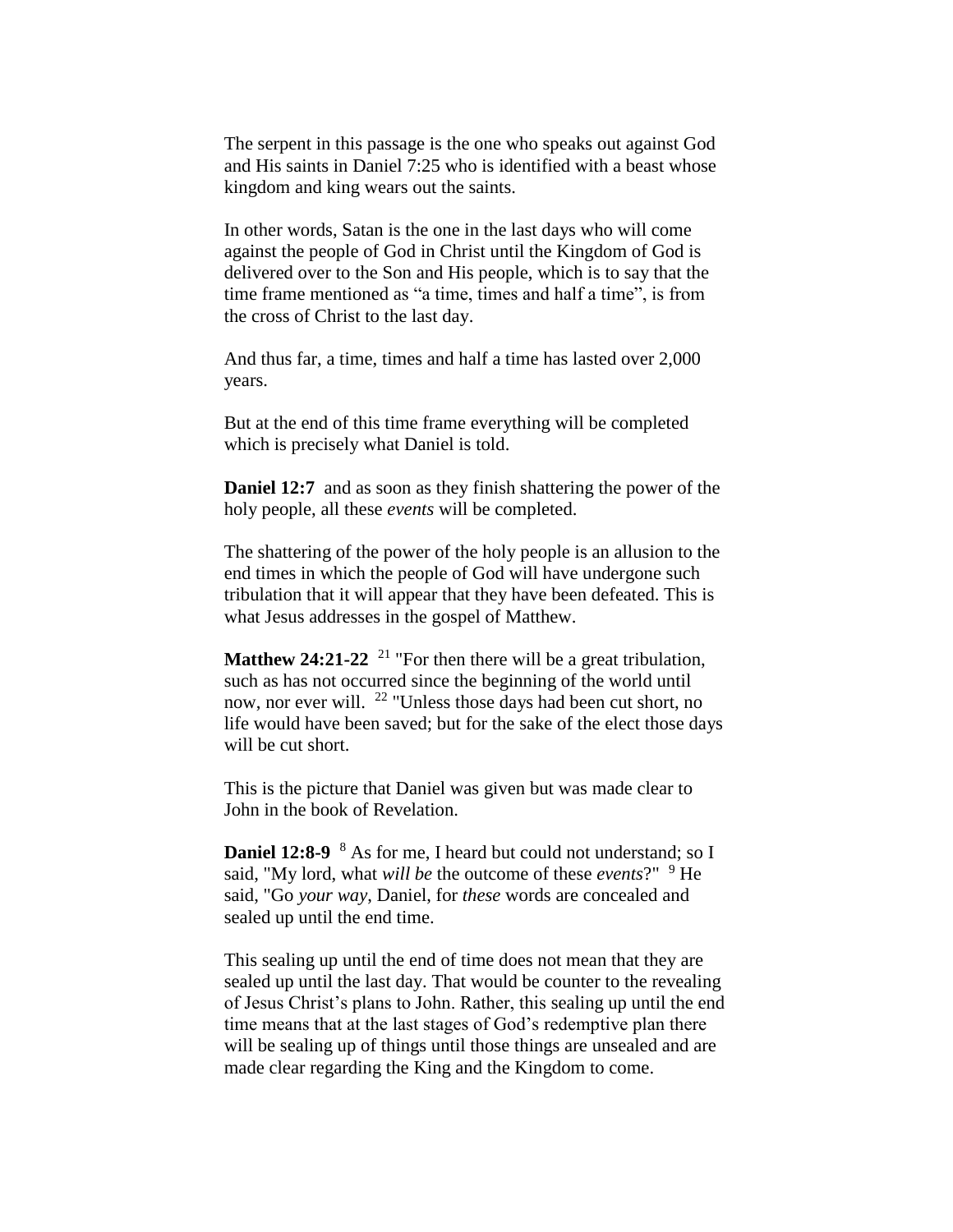And when are the seals broken and opened up to the scrutiny of God's people?

**Revelation 5:1-5** <sup>NAU</sup> I saw in the right hand of Him who sat on the throne a book written inside and on the back, *sealed up with seven seals*. <sup>2</sup> And I saw a strong angel proclaiming with a loud voice, *"Who is worthy to open the book and to break its seals?"* 3 And no one in heaven or on the earth or under the earth was able to open the book or to look into it. <sup>4</sup> Then I *began* to weep greatly because *no one was found worthy to open the book or to look into it;* 5 and one of the elders said to me, "Stop weeping; behold, *the Lion that is from the tribe of Judah, the Root of David, has overcome so as to open the book and its seven seals."*

When were these seals broken?

Not on the last day, but during the last days of God's fulfillment of the promises made to Adam and Eve regarding the last Adam who would redeem His people and lift the curse from His creation. The lifting of these seals took place during the earthly ministry of Jesus Christ.

**Revelation 5:9** <sup>9</sup> And they sang a new song, saying, "Worthy are You to take the book and to break its seals; for You were slain, and purchased for God with Your blood *men* from every tribe and tongue and people and nation.

The seals have already been broken and the rest of the book of Revelation give us a picture of what the breaking of these seals entail in the history of the church from the time of Christ's death and resurrection to His final coming, which we have seen is the time frame identified as "time, times and half a time."

One of the most beautiful pictures of this seal being broken by the risen Christ is clearly inferred in the description of Christ's tomb.

**Matthew 27:64 - 28:1** <sup>64</sup> "Therefore, give orders for the grave to be made secure until the third day, otherwise His disciples may come and steal Him away and say to the people, 'He has risen from the dead,' and the last deception will be worse than the first." <sup>65</sup> Pilate said to them, "You have a guard; go, make it *as* secure as you know how." <sup>66</sup> And they went and made the grave secure, and along with the guard *they set a seal on the stone.*

That seal was necessarily broken when Christ burst forth from the grave in His resurrection from the dead.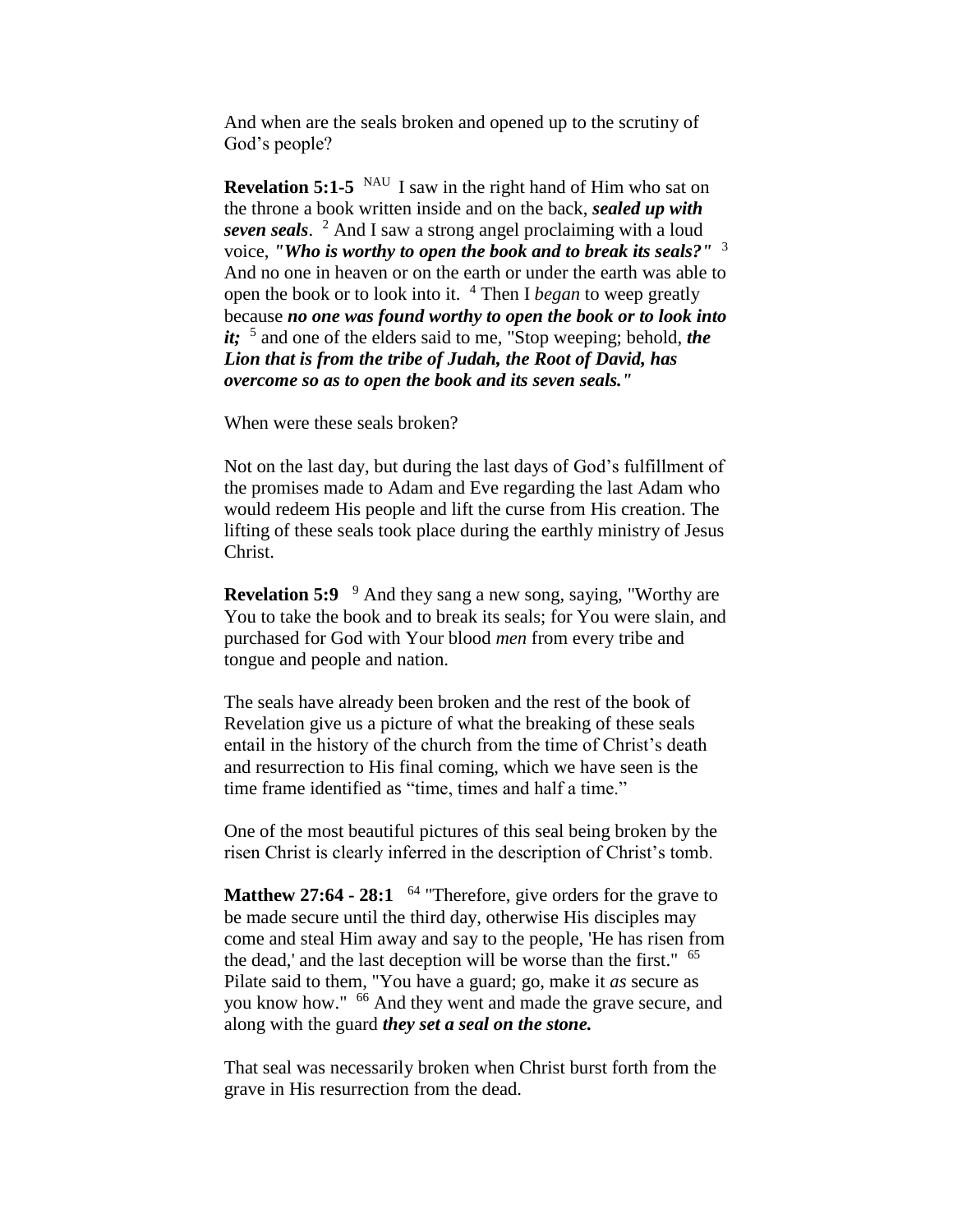What was concealed to Daniel was revealed in Christ and John continues to increase our knowledge regarding the Christ as the Holy Spirit gives him further information about the coming Kingdom.

As we finish up the book of Daniel it is noteworthy that the man dressed in linen revealing these future happenings regarding the Kingdom of God now moves from a general time frame to what appears to be a specific time frame.

**Daniel 12:10-13** <sup>10</sup> "Many will be purged, purified and refined, but the wicked will act wickedly; and none of the wicked will understand, but those who have insight will understand.  $11$  "From the time that the regular sacrifice is abolished and the abomination of desolation is set up, *there will be 1,290 days*. <sup>12</sup> "How blessed is he who keeps waiting and attains to the 1,335 days! <sup>13</sup> "But as for you, go *your way* to the end; then you will enter into rest and rise *again* for your allotted portion at the end of the age."

Daniel is told that within the timeframe of 1,290 days a number of events will take place.

**Daniel 12:11** <sup>11</sup> "From the time that the regular sacrifice is abolished and the abomination of desolation is set up, *there will be*  1,290 days.

When Daniel wrote this the temple had not been rebuilt in Jerusalem. It wasn't until the captivity of the Jews was complete that a remnant returned to Jerusalem and rebuilt it.

After it was rebuilt a second time, in a less glorious state, it was destroyed by Antiochus Epiphanes as he blasphemed God and His people by sacrificing a swine on its altar, often referred to as an abomination.

And though there may be a reference to that event there is a more direct fulfillment to this prophecy as Jesus tells us what is described in this prophecy.

Again, speaking of the leading up to the end of the age Jesus says this.

**Matthew 24:13-22** <sup>13</sup> "But the one who endures to the end, he will be saved. <sup>14</sup> "This gospel of the kingdom shall be preached in the whole world as a testimony to all the nations, and then the end will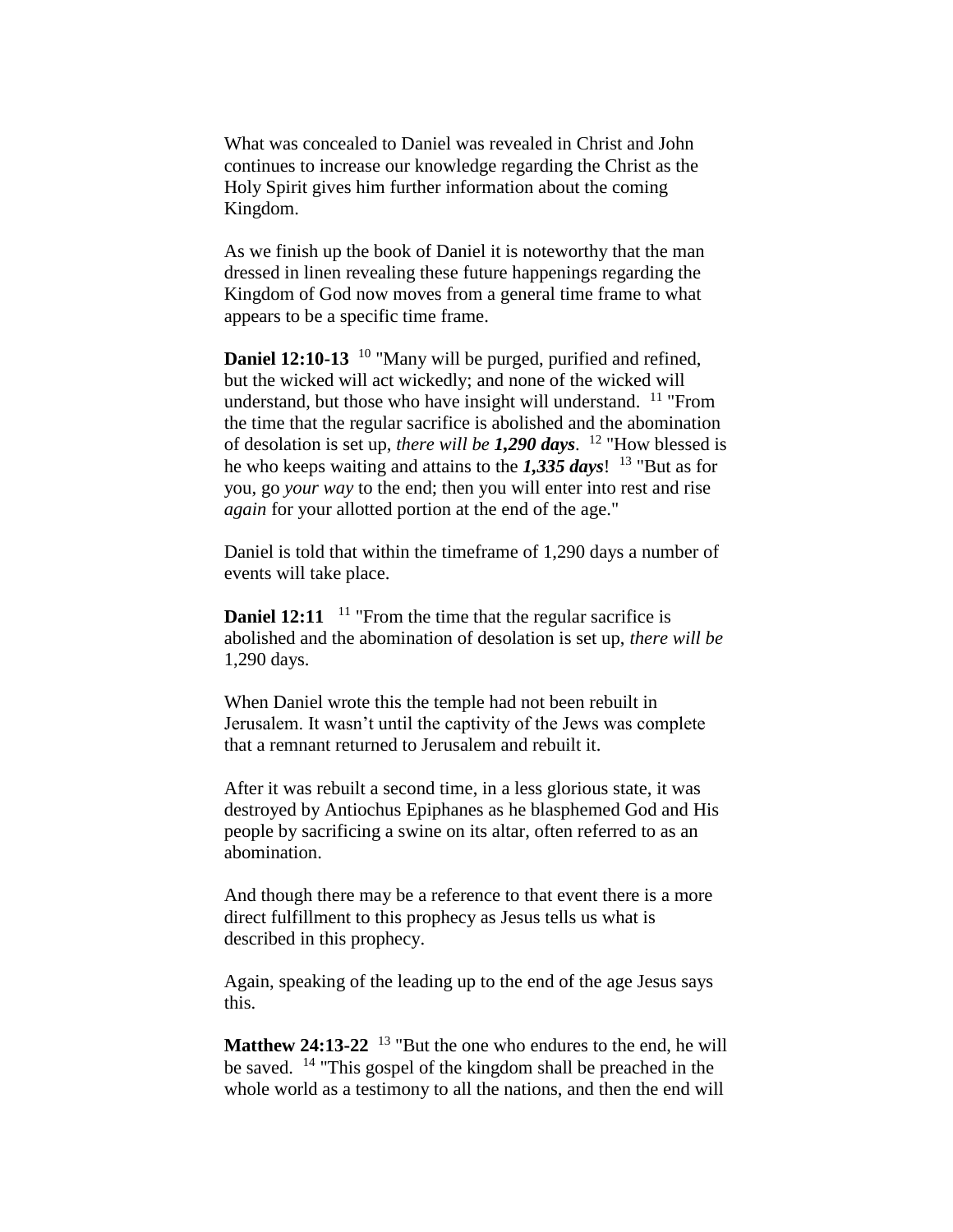come. <sup>15</sup> "Therefore when you see the *ABOMINATION OF DESOLATION which was spoken of through Daniel the prophet,*  standing in the holy place (let the reader understand),  $16$  then those who are in Judea must flee to the mountains.  $17$  "Whoever is on the housetop must not go down to get the things out that are in his house. <sup>18</sup> "Whoever is in the field must not turn back to get his cloak. <sup>19</sup> "But woe to those who are pregnant and to those who are nursing babies in those days!  $^{20}$  "But pray that your flight will not be in the winter, or on a Sabbath. <sup>21</sup> "For then there will be a great tribulation, such as has not occurred since the beginning of the world until now, nor ever will. <sup>22</sup> "Unless those days had been cut short, no life would have been saved; but for the sake of the elect those days will be cut short.

There is certainly an allusion to the razing of Jerusalem along with its temple in 70 AD when the Romans destroyed the city and its Jewish inhabitants, but this also points to the end of the age that Jesus specifically points out in verse 14.

"This gospel of the kingdom shall be preached in the whole world as a testimony to all the nations, *and then the end will come."*

The point is, that which was concealed in the OT is now being revealed in the New and we must let the NT Scriptures define the Old.

This period of 1,290 days that Daniel is shown is parallel with 42 months in the book of Revelation which is the same picture that Daniel was given regarding the beast speaking out against God's people and wearing them down.

**Daniel 7:25** <sup>25</sup> *'He will speak out against the Most High and wear down the saints of the Highest One*, and he will intend to make alterations in times and in law; *and they will be given into his hand for a time, times, and half a time.*

**Revelation 13:3-7** <sup>3</sup> *I saw* one of his heads as if it had been slain, and his fatal wound was healed. And the whole earth was amazed and followed after the beast; <sup>4</sup> they worshiped the dragon because he gave his authority to the beast; and they worshiped the beast, saying, "Who is like the beast, and who is able to wage war with him?" <sup>5</sup> *There was given to him a mouth speaking arrogant words and blasphemies, and authority to act for forty-two months was given to him.* <sup>6</sup> *And he opened his mouth in blasphemies against God, to blaspheme His name and His tabernacle, that is, those who dwell in heaven.* 7 It was also given to him to make war